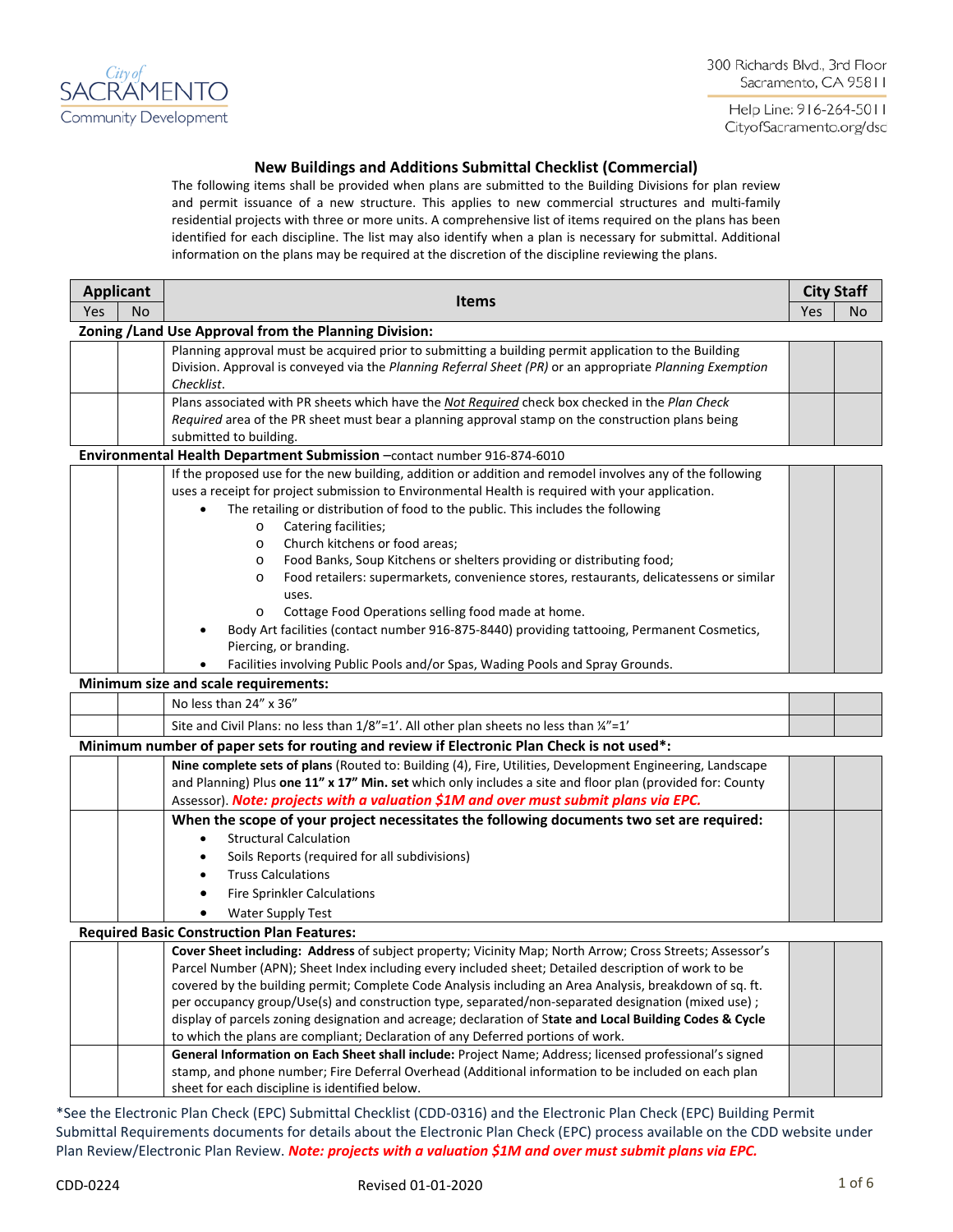

## **Building and Life Safety – Plan Set Requirements:**

| <b>Civil Drawings</b>                                                                                                                                                              |  |
|------------------------------------------------------------------------------------------------------------------------------------------------------------------------------------|--|
| Architectural Drawings (i.e. site plan, floor plan, seating plan, roof plans, elevations, details and/or<br>sections).                                                             |  |
| Existing and proposed property lines and all applicable easements shall be depicted on the drawings.                                                                               |  |
| Structural Drawings (i.e. foundation plan, floor framing plan, roof framing plan, sections and/or details)                                                                         |  |
| Two (2) sets of Structural Calculations stamped and wet signed by design professional                                                                                              |  |
| Title 24 Energy Calculations, Forms, and Mandatory measures (Note: forms ENV-1, Mech-1, and LTG-1<br>shall be signed by design engineer and shall be a part of the approved plans) |  |
| Two copies of Soils Report                                                                                                                                                         |  |
| Hazardous Material Declaration (list type & quantities of chemicals stored on site)                                                                                                |  |
| Elevation Certificate if within Flood Zone                                                                                                                                         |  |

#### **Plumbing – Plan Set Requirements**

| Floor Plan                                                                                            |  |
|-------------------------------------------------------------------------------------------------------|--|
| Single line and/or isometric drawings showing location, material, size, fixture units and lengths of: |  |
| Drains, wastes                                                                                        |  |
| Overflow pans                                                                                         |  |
| Vents, sewers                                                                                         |  |
| Roof drains sized for 3" rainfall per hour                                                            |  |
| Water lines, floor sinks, condensate lines                                                            |  |
| Water sizing calculations                                                                             |  |
| Required number of plumbing fixtures per table- C.P.C.                                                |  |

### **Mechanical – Plan Set Requirements**

| Floor Plan                                                                                                                                                                                  |  |
|---------------------------------------------------------------------------------------------------------------------------------------------------------------------------------------------|--|
| Size and location of all duct work, plenums, registers, fire dampers, fresh air intakes, and air flow in CFM's                                                                              |  |
| Size and location of all combustion air openings (when gas appliances are used)                                                                                                             |  |
| Size, type and termination of any gas vents, grease ducts, etc.                                                                                                                             |  |
| Details of any rated shafts                                                                                                                                                                 |  |
| Equipment - show size, weight, attachment details, location and access, make and model number.<br>Structural calculations are required unless the equipment meets exceptions per ASCE 7-16. |  |
| Indicate which rooms are to be conditioned and how                                                                                                                                          |  |
| Provide minimum required ventilation and outside air (per current CMC and Title 24, Part 6 Energy Code)                                                                                     |  |
| Walk-in-cooler boxes (note: provide spec sheets for manufactured and/or details of any site built                                                                                           |  |
| Provide full Title 24 Mechanical work sheets                                                                                                                                                |  |
| Hoods:                                                                                                                                                                                      |  |
| Provide construction details of rated shafts                                                                                                                                                |  |
| Provide CFM calculations, locations, type & size of hood, duct & equipment                                                                                                                  |  |
| Provide CFM of exhaust and makeup air                                                                                                                                                       |  |
| Type of fire suppression equipment                                                                                                                                                          |  |
| Location of exhaust termination, provide equipment installation instructions and listings                                                                                                   |  |
| *Note: Food service Handling Facilities, other than wholesale, require proof of submittal to County                                                                                         |  |
| <b>Environmental Health Department.</b>                                                                                                                                                     |  |
| <b>Electrical - Plan Set Requirements</b>                                                                                                                                                   |  |
| Electrical Plans shall include:                                                                                                                                                             |  |
| Light Fixture Schedule, include description type and fixture loads                                                                                                                          |  |
| Lighting layout, switching and circuitry identification                                                                                                                                     |  |

- Receptacle equipment layout and circuitry
- Equipment schedule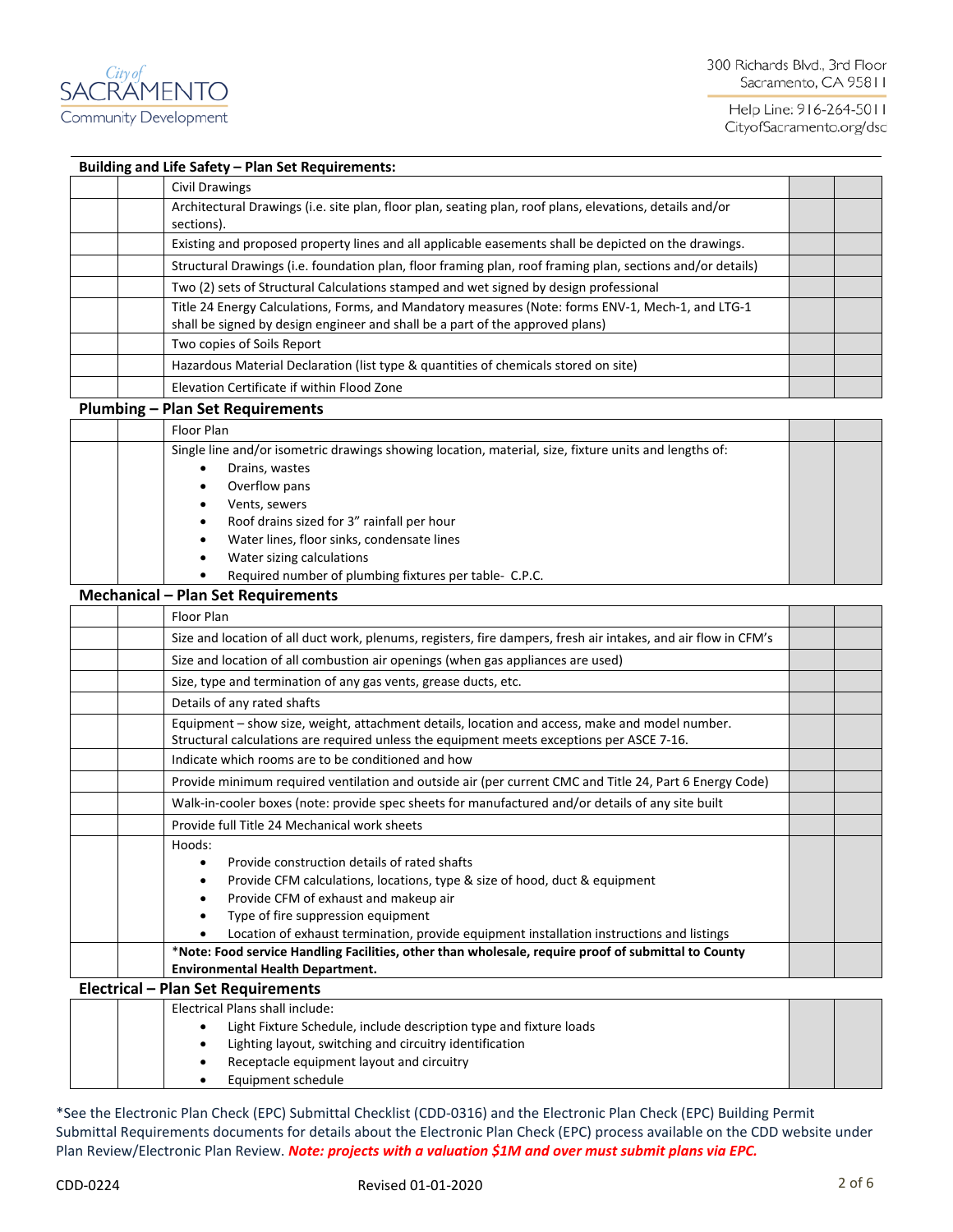

| HVAC equipment location, supply voltage and demand, their disconnects and circuitry<br>$\bullet$ |  |
|--------------------------------------------------------------------------------------------------|--|
| Misc. Electrical equipment and circuitry                                                         |  |
| Location of SMUD transformer, service equipment, panels, controllers, etc.                       |  |
| Single Line Drawing Plans shall include                                                          |  |
| Main service size                                                                                |  |
| Size of service entrance conduit and conductors (include type)                                   |  |
| Size of any wireways or busways                                                                  |  |
| Size and type of all overcurrent protective devices                                              |  |
| Feeders, include size and type of conduit and conductors                                         |  |
| AIC ratings (service, panel boards, etc.)                                                        |  |
| All ground conductor sizes: Ufer ground, supplemental ground, water and gas bonding              |  |
| Transformers, their size & type: transformer grounds                                             |  |
|                                                                                                  |  |
| <b>Load Calculations</b>                                                                         |  |
| Complete NEC calculations based on sq. ft. and with actual loads, include 125% for continuous    |  |
| loads and add 25% of largest motor                                                               |  |
| <b>Complete Panel Schedules:</b>                                                                 |  |
| Voltage & ampere ratings                                                                         |  |
| Phase and wire no. (3 or 4 wire)                                                                 |  |
| Breaker or fuse sizes                                                                            |  |
| Main Circuit Breaker (M.C.B.) or Main Lugs Only (M.L.O.)                                         |  |
| AIC rating (service, panel boards, etc.)                                                         |  |
| Loads of each circuit                                                                            |  |
| Panel total load                                                                                 |  |
| Provide Title 24 Energy Documents                                                                |  |
| Note: All new or upgraded services require a commitment letter from SMUD.                        |  |
| Fire - Plan Set Requirements                                                                     |  |
| $\mathbf{u} \cdot \mathbf{v} = \mathbf{v} \cdot \mathbf{v}$                                      |  |

| Water Supply Test (Required at time of formal plan submittal)                                                                                                                |  |
|------------------------------------------------------------------------------------------------------------------------------------------------------------------------------|--|
| Indicate on cover sheet deferred submittals                                                                                                                                  |  |
| Indicate on Architectural Cover Sheet the amount of required fire flow required by CFC B and the required<br>number of hydrants per unadjusted amount of fire flow per CFC C |  |
| Indicate on Architectural Cover Sheet any alternate means and methods                                                                                                        |  |
| Fire Sprinkler and Fire Alarm plans with calculations and material data sheets                                                                                               |  |
| Path of Fire Department access to site with turning radius and curb identification                                                                                           |  |
| Location of existing and new fire hydrants that are used for the sites fire flow                                                                                             |  |
| Underground fire water piping plan with size and type of pipe                                                                                                                |  |
| Underground details, including thrust block, slab penetration, footing penetration, fire department<br>connection(s), vault and valves details                               |  |
| Fire flow calculations                                                                                                                                                       |  |
| Indicate the location and operation of all new and existing fences and gates                                                                                                 |  |
| Location of Knox devices for fire department access to site and building                                                                                                     |  |
| Location of Fire Department Control Room                                                                                                                                     |  |
| Material Safety Data Sheets for all hazardous, flammable, and combustible materials                                                                                          |  |
| Quantities, size of container and type of container for all hazardous, flammable and combustible                                                                             |  |
| Site or Plot - Plan Set Requirements                                                                                                                                         |  |

|  | Lot dimension showing whole parcel and property lines                            |  |
|--|----------------------------------------------------------------------------------|--|
|  | Building footprint with dimension to property lines and unloading zones (detail) |  |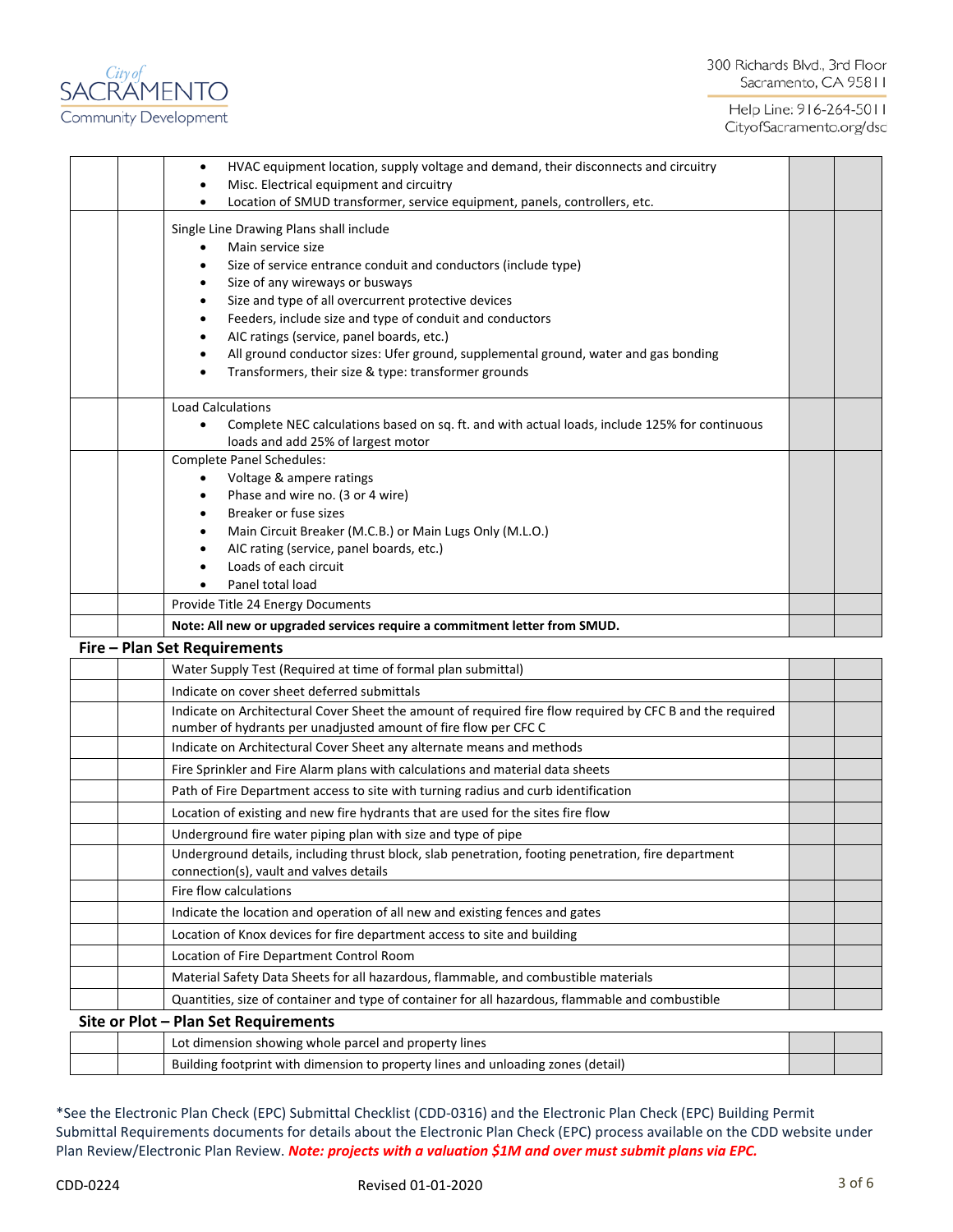| Provide dimensions for all new and/or existing improvements (planters, sidewalks, parking and<br>maneuvering, etc.)                                                         |  |
|-----------------------------------------------------------------------------------------------------------------------------------------------------------------------------|--|
| Parking analysis                                                                                                                                                            |  |
| Parking layout showing accessible parking spaces, disabled path of travel, electrical vehicle parking,<br>carpool/vanpool parking from public right-of-way to main building |  |
| Provide signage details for disabled access                                                                                                                                 |  |
| Location of driveways, off-street parking, loading facilities (show dimensions of parking spaces)                                                                           |  |
| Details -Trash/Recycling Enclosure details if applicable (location, size, type of dumpsters/receptacles and<br>access), bike lockers, curbs, and signage                    |  |
| Conditions of Planning and/or Entitlements (Plan Review, Variance, Special Permit, Design Review,<br>Preservation)                                                          |  |
| Location of walls/fences, footing details, and elevation details (height, materials, color etc.)                                                                            |  |
| Photo Metrics of all exterior lighting                                                                                                                                      |  |
| Lighting location on site plan and building elevation                                                                                                                       |  |
| Comply with City Zoning Ordinance Requirements in Chapter 17 for all site development                                                                                       |  |
| Signage typically is under a separate permit                                                                                                                                |  |

## **Landscape & Irrigation Plan Set Requirements:**

*New commercial construction projects with landscaping shall comply with 2019 Green Code section 5.304. Design must comply with the Prescriptive measures in Appendix D of City Code Section 15.92, or the California Department of Water Resources MWELO, whichever is most stringent.*

|  | Completed Application for Prescriptive Compliance Option (Checklist) with Water Efficient Landscape<br>Requirements App. D (Form CDD-0323) signed by Project Applicant and Licensed Landscape Architect. |  |
|--|----------------------------------------------------------------------------------------------------------------------------------------------------------------------------------------------------------|--|
|  | Landscape plans documenting elements of the Appendix D Checklist. Signed and stamped by Licensed<br>Landscape Architect                                                                                  |  |

## **Performance Compliance Method**

| Plans must be signed by a licensed Landscape Architect                                                                |  |
|-----------------------------------------------------------------------------------------------------------------------|--|
| Plan shall be provided with formal submittal packet                                                                   |  |
| Site plan delineating all landscaped planter areas                                                                    |  |
| Identification of all plant material (plant legend including tree and plant species)                                  |  |
| Parking lot shading and interior landscaping calculations                                                             |  |
| Reduce pressure valve (RP)                                                                                            |  |
| Provide M. A.W.A. water calculations                                                                                  |  |
| Provide irrigation schedule and legend                                                                                |  |
| Water efficient landscape worksheet (Appendix B of City Code 15.92) with all required information and<br>calculations |  |

### **Utilities – Plan Set Requirements**

| Clearly defined property line                                                                                                                                  |  |
|----------------------------------------------------------------------------------------------------------------------------------------------------------------|--|
| Two sets of drainage study, hydrology and hydraulic calculations, shed map and overland flow release<br>map, signed and stamped by the engineer of record      |  |
| Two sets of water quality swale calculations, signed and stamped by the engineer of record (if water<br>quality swale is proposed for the project)             |  |
| Storm water Pollution Prevention Plan (SWPPP), certified by the owner or owner's authorized<br>representative (if total disturbed area is greater than 1 acre) |  |
| Water supply test                                                                                                                                              |  |
| Civil Plans - four (4) sets total                                                                                                                              |  |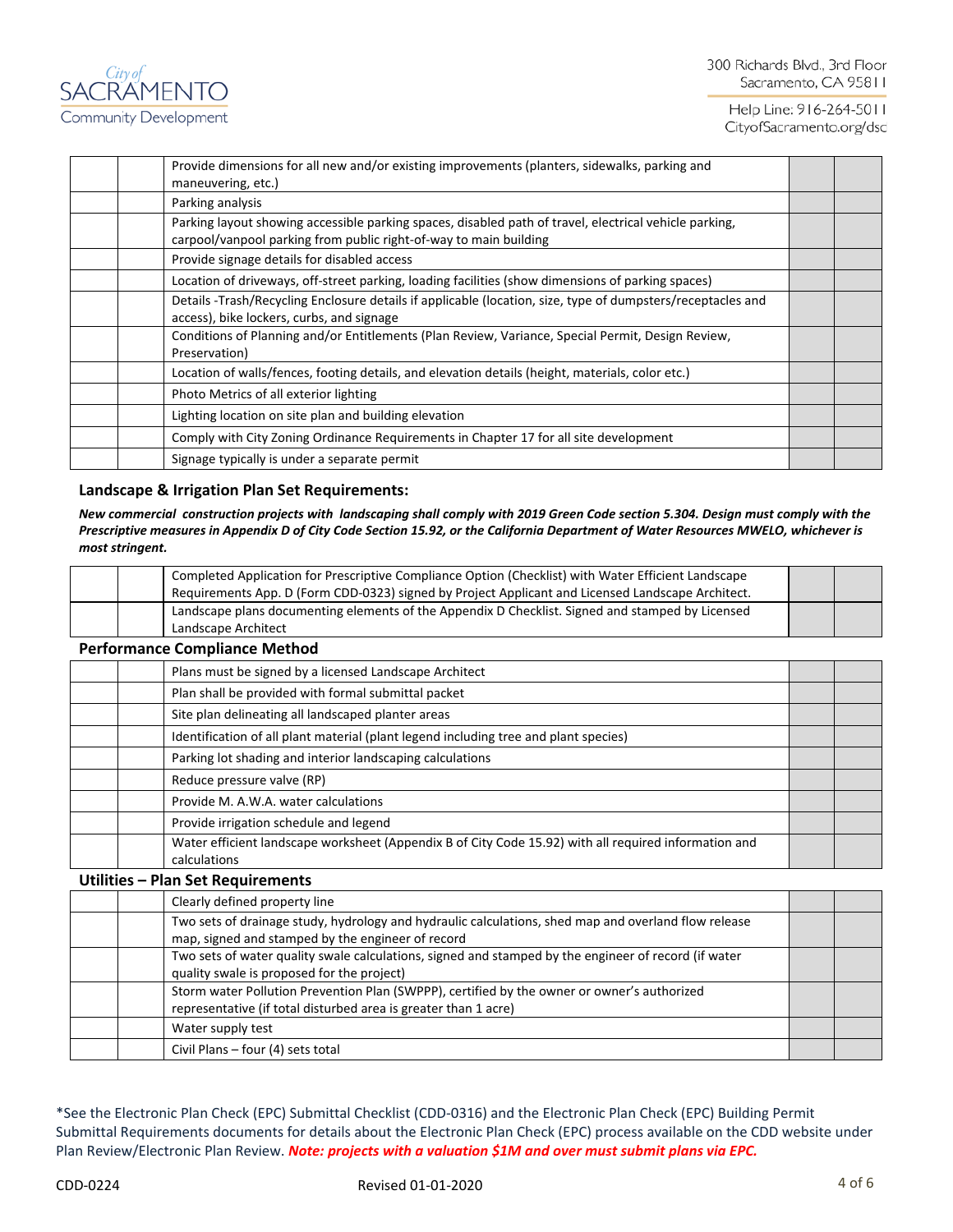## 300 Richards Blvd., 3rd Floor Sacramento, CA 95811

Help Line: 916-264-5011 CityofSacramento.org/dsd

| Title Sheet with standard General Notes, official city bench mark, utilities contacts, flood<br>1.<br>zone reference, building square footage information, site acreage, key map, index to sheet<br>and site overview plan<br>A topographic sheet based on the official city bench mark showing property lines, R/W<br>2.<br>lines, easements and existing utilities. Adjacent off-site topography shall also be shown to<br>the extent necessary to determine the impacts to the surface drainage paths.<br>A grading sheet showing existing and proposed elevations and finished floor elevation.<br>3.<br>Cross sections showing existing and proposed ground lines, fences, wall, PL, R/W, drainage<br>arrows, utilities and dimensions. Finished pavement section and base information.<br>Drainage sheet detailing on-site drainage and sewer system slope/length/size information<br>4.<br>invert and rim elevations of drop inlets and manholes, pipe material and bedding<br>information. Provide details of DIs and MH if non-city standards are used.<br>Utility sheet showing on-site fire, domestic water system with Standard General Water<br>5.<br>Notes, location of service connections, meters and RP assemblies and details. Include<br>irrigation point of connection.<br>Erosion and Sediment Control Plan with Standard Erosion Sediment Control Notes, location<br>6.<br>of BMPs selected details of BMP and maintenance schedule (if pavement is greater than |  |
|----------------------------------------------------------------------------------------------------------------------------------------------------------------------------------------------------------------------------------------------------------------------------------------------------------------------------------------------------------------------------------------------------------------------------------------------------------------------------------------------------------------------------------------------------------------------------------------------------------------------------------------------------------------------------------------------------------------------------------------------------------------------------------------------------------------------------------------------------------------------------------------------------------------------------------------------------------------------------------------------------------------------------------------------------------------------------------------------------------------------------------------------------------------------------------------------------------------------------------------------------------------------------------------------------------------------------------------------------------------------------------------------------------------------------------------------------------------------------------------|--|
| 1000 sq. ft.). See www.sacstormwater.org.<br>Pavement plan with curb details<br>7.                                                                                                                                                                                                                                                                                                                                                                                                                                                                                                                                                                                                                                                                                                                                                                                                                                                                                                                                                                                                                                                                                                                                                                                                                                                                                                                                                                                                     |  |
| Food Equipment - Plan Set Requirements                                                                                                                                                                                                                                                                                                                                                                                                                                                                                                                                                                                                                                                                                                                                                                                                                                                                                                                                                                                                                                                                                                                                                                                                                                                                                                                                                                                                                                                 |  |
|                                                                                                                                                                                                                                                                                                                                                                                                                                                                                                                                                                                                                                                                                                                                                                                                                                                                                                                                                                                                                                                                                                                                                                                                                                                                                                                                                                                                                                                                                        |  |

|  | Make, manufacturer and model number of all food equipment (must be NSF or equivalent) |  |
|--|---------------------------------------------------------------------------------------|--|
|  | Water Heater information: type, size, recovery rate, etc.                             |  |
|  | Storage areas for food, employee garments and cleaning supplies                       |  |
|  | Interior room finishes                                                                |  |
|  | <b>Electrical Nameplate Rating</b>                                                    |  |
|  | Weight of equipment if over 400 lbs.                                                  |  |

### **Development Engineering – Plan Set Requirements**

*City of*<br>SACRAMENTO

Community Development

A separate submittal to Development Engineering is required when the scope of your project includes items listed below. Authorization for these scopes of work is given by the Development Engineering section of the Public Works Department. If Off-Site Improvement Plans are required, these plans shall be submitted concurrently with any new and/or existing development or improvements. (Please provide a copy of the Planning Referral (PR) sheet, and any associated "Conditions of Approval" from Planning Department).

| <b>Encroachment Permits:</b>                                                                                                           |  |
|----------------------------------------------------------------------------------------------------------------------------------------|--|
| New Frontage Improvements - within Right-of-Way (new curb, gutter, streets, sidewalks,<br>$\bullet$<br>underground improvements, etc.) |  |
| Sidewalk Replacement<br>$\bullet$                                                                                                      |  |
| Water Taps<br>٠                                                                                                                        |  |
| Sewer Taps<br>$\bullet$                                                                                                                |  |
| Drains/Sidewalk<br>$\bullet$                                                                                                           |  |
| <b>Storm Drain Taps</b><br>$\bullet$                                                                                                   |  |
| <b>Curb &amp; Gutter Repairs</b><br>$\bullet$                                                                                          |  |
| Alleyway Repairs<br>٠                                                                                                                  |  |
| Roadway Improvements<br>$\bullet$                                                                                                      |  |
| <b>Hydrant Relocation</b><br>$\bullet$                                                                                                 |  |
| Drain Inlet Relocation<br>$\bullet$                                                                                                    |  |
| <b>Street Light Relocation</b><br>$\bullet$                                                                                            |  |
| <b>Mapping:</b>                                                                                                                        |  |
| Lot Line Adjustment<br>$\bullet$                                                                                                       |  |
| Lot Mergers<br>٠                                                                                                                       |  |
| Lot Splits<br>٠                                                                                                                        |  |
| <b>Tentative Subdivision Map</b><br>٠                                                                                                  |  |
| <b>Tentative Parcel Map</b><br>$\bullet$                                                                                               |  |